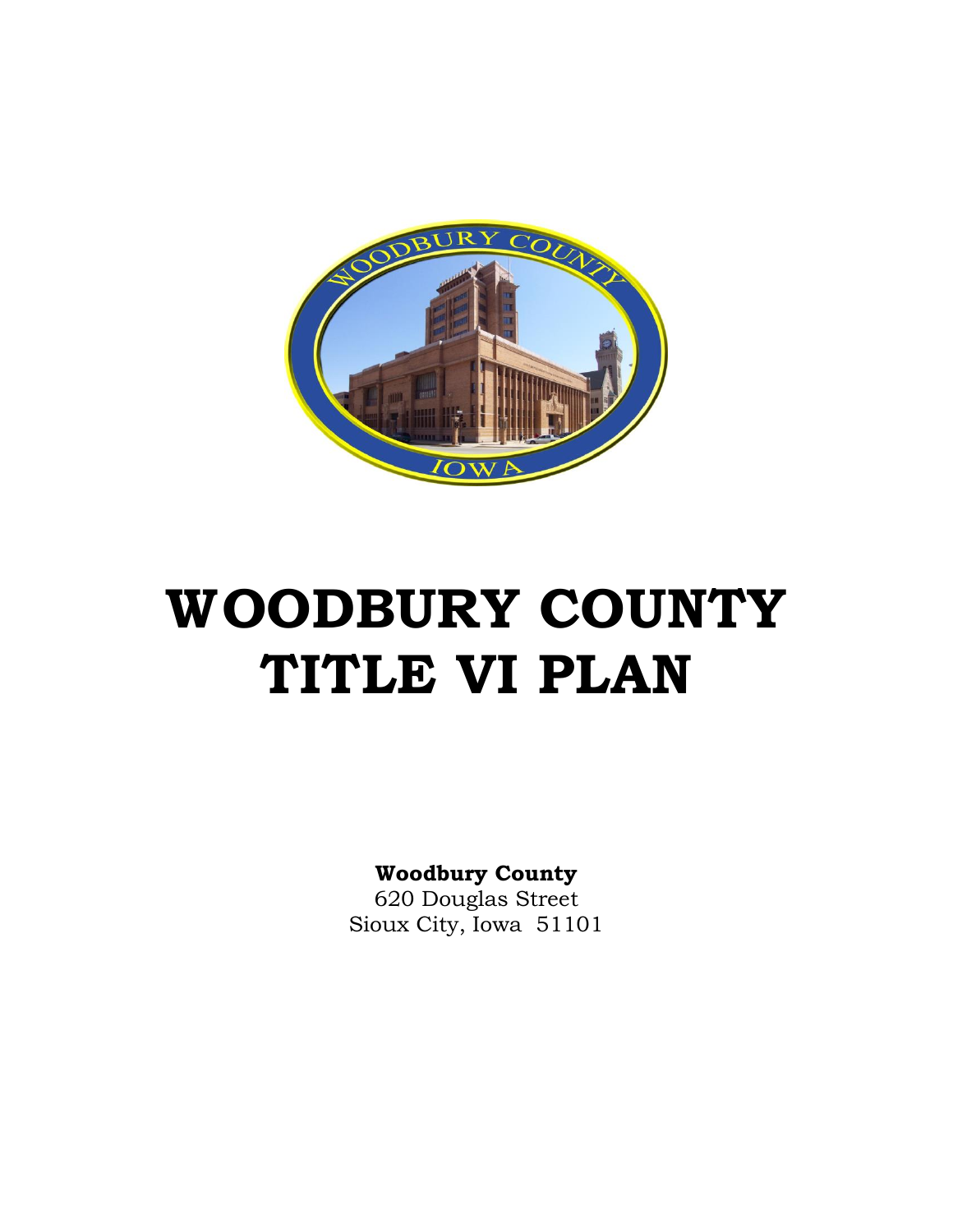# **Woodbury County TITLE VI POLICY STATEMENT**

Woodbury County assures that no person shall, on the grounds of race, color, national origin, or sex as provided by Title VI of the Civil Rights Act of 1964, and the Civil Rights Restoration Act of 1987 (P.L. 100.259), be excluded from or participation in, be denied the benefits of, or be otherwise subjected to discrimination under any program or activity. Woodbury County further assures every effort will be made to ensure nondiscrimination in all of its committees, programs, and activities, regardless of the funding source.

Woodbury County will include Title VI language in all written agreements and bid notices and will monitor compliance.

The **Woodbury County Human Resources Department** will be responsible for initiating and monitoring Title VI activities, and all other responsibilities as required.

∅.D. Pellersels Human Resources Director

Mark Monson, Chairman **Board of Supervisors** 

 $2 - 12 - 11$ 

 $\text{Date}$ 

Date

This policy was adopted at a regular meeting of the Woodbury County Board of Supervisors on October 11, 2011.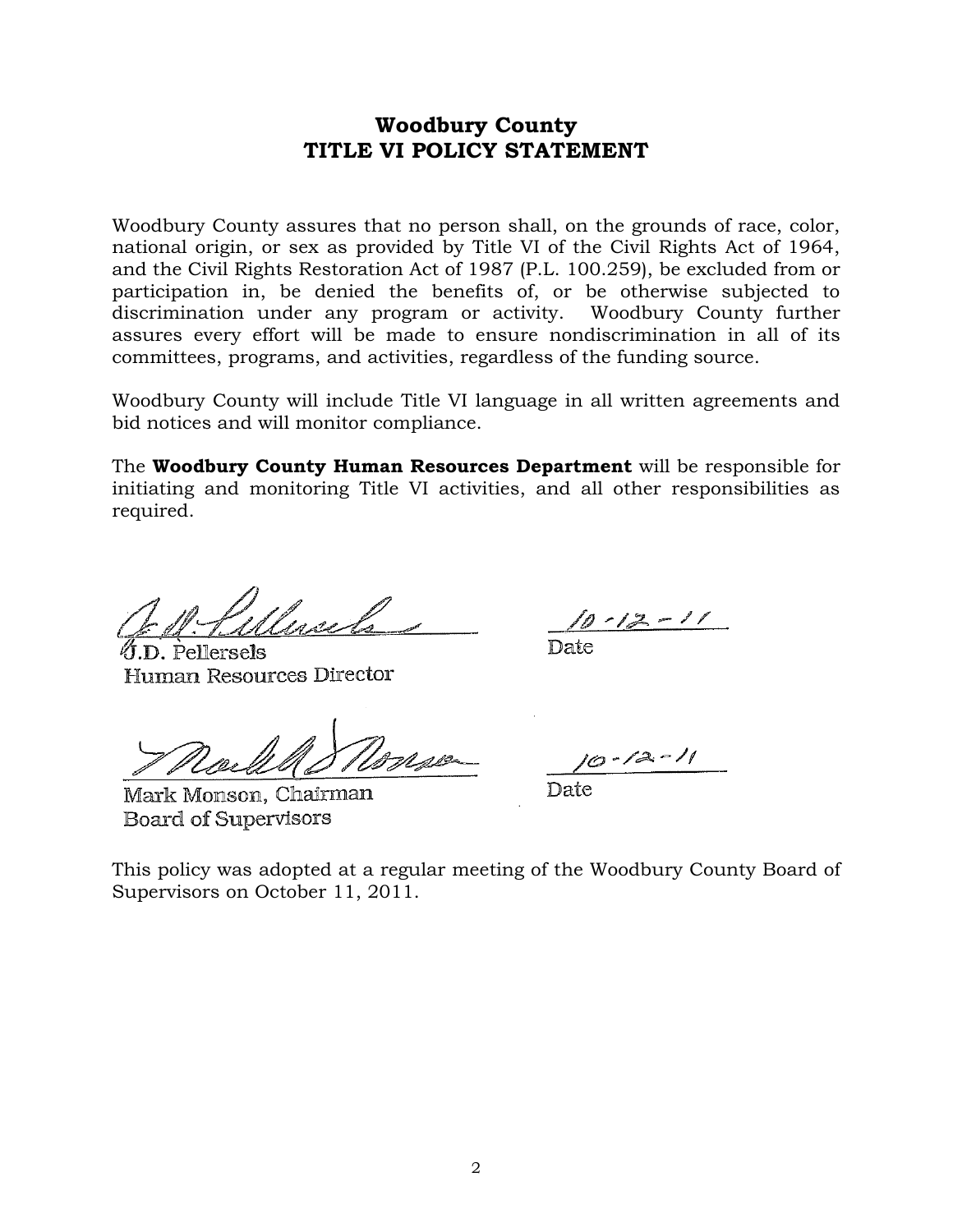# **TITLE VI AUTHORITIES**

Title VI of the Civil Rights Act of 1964 provides that no person in the United States shall, on the grounds of race, color, national origin, or sex be excluded from participation in, be denied the benefits of, or be otherwise subjected to discrimination under any program or activity receiving federal assistance (23 CFR 200.9 and 49 CFR 21).

The Civil Rights Restoration Act of 1987 broadened the scope of Title VI coverage by expanding the definition of terms "programs or activities" to include all programs and activities of Federal Aid recipients, sub-recipients, and contractors, whether such programs and activities are federally assisted or not (Public Law 100-259 {S.557} March 22, 1988).

# **COORDINATOR RESPONSIBILITIES**

# **A. Public Dissemination**

Woodbury County will disseminate Title VI Program information to county employees, sub-recipients, and contractors, as well as the general public. Public dissemination will include posting of public statements, inclusion of Title VI language in contracts, and announcements of hearings, and meetings in minority newspapers when determined necessary and funding is available.

# **B. Prevention of Discrimination**

Procedures will be implemented to detect and eliminate discrimination when found to exist, including, but not limited to, issues of accessibility of training to all qualified county employees, utilization of Minority/Women/Disadvantaged Business Enterprises (DBE) contractors, public involvement, and material acquisition.

# **C. Annual Reports**

The Human Resources Department will be responsible for insuring an annual report is prepared by August 1 of each year and submitted to Iowa DOT by September 1 of each year. The report will review Title VI accomplishments and goals for the upcoming year.

# **D. Remedial Action**

Woodbury County will actively pursue the prevention of any Title VI deficiencies or violations and will take the necessary steps to ensure compliance through a program review with the program administrative requirements. If irregularities occur in the administration of the program's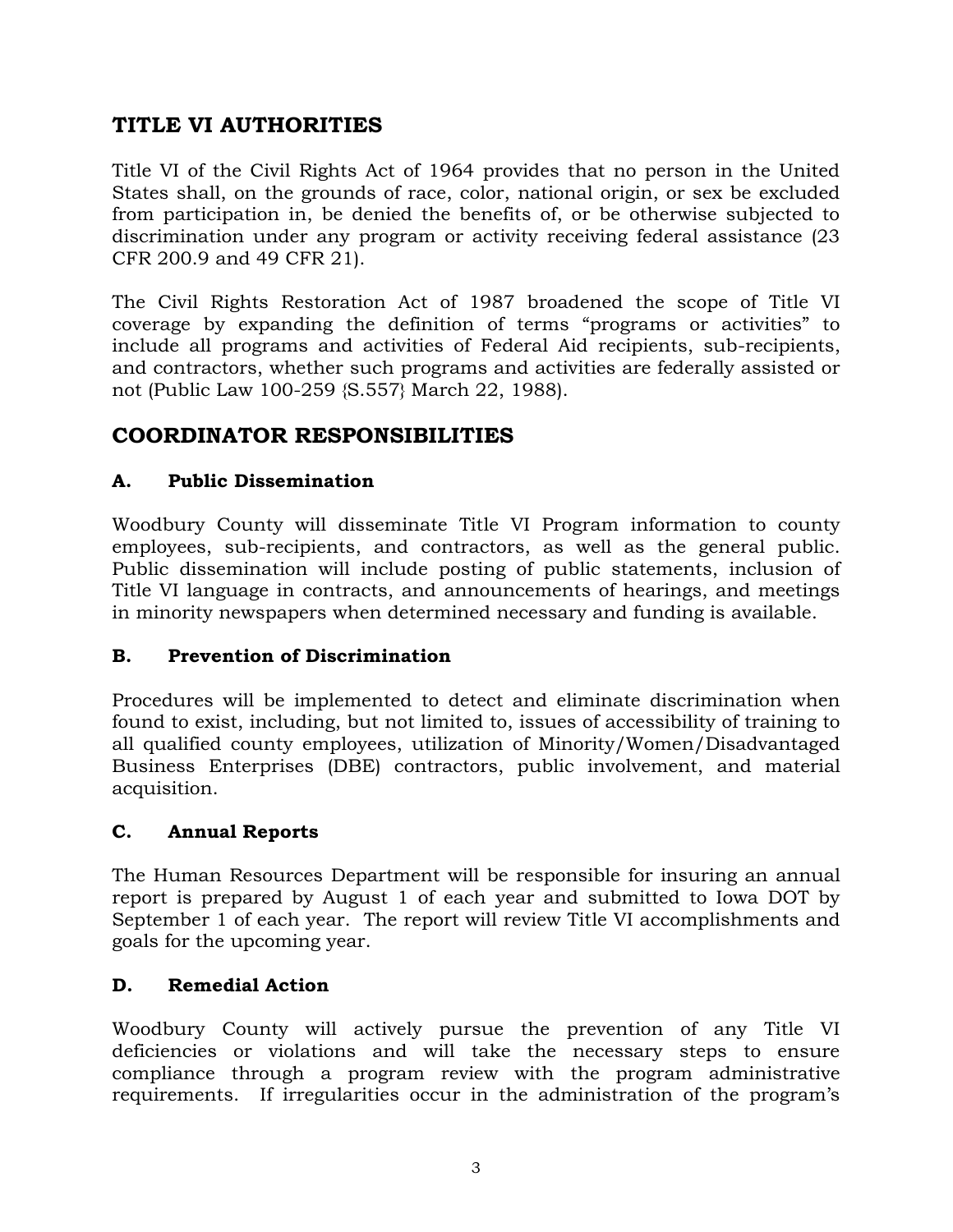operation, procedures will be promptly implemented to resolve Title VI issues and reduce to writing remedial action agreed to be necessary, all within a period not to exceed 90 days.

Iowa DOT will be notified of any complaint filed at Woodbury County involving Title VI issues, as well as any resolution.

# **FILING A COMPLAINT**

# Applicability

The complaint procedures apply to the beneficiaries of Woodbury County's programs, activities, including but not limited to: the public, contractors, subcontractors, consultants, employees, and other sub-recipients of federal and state funds.

# Eligibility

If any individual, group of individuals, or entity believes that they or any other program beneficiaries have been subjected to discrimination prohibited by Title VI nondiscrimination provisions as a recipient of benefits and/or services, or on the grounds of race, color, national origin, or sex, they may exercise the right to file a complaint with Woodbury County. Every effort will be made to resolve complaints informally at the agency, recipient, and/or contractor level.

# Time Limitation on Filing Complaints

Title VI complaints may be filed with

- Woodbury County
- Iowa Department of Transportation
- Federal Highway Administration
- U.S. Department of Transportation

In all situations, Woodbury County employees must contact the Director of Human Resources immediately upon receipt of a Title VI or related statutes complaint.

Complaints must be filed not later than 180 days after:

- The date of the alleged act of discrimination; or
- The date the person became aware of the alleged discrimination; or
- Where there has been a continuing course of discriminatory conduct, the date on which the conduct was discontinued.

Complaints must be in writing and must be signed by the complainant and/or the complainant's representative. The complaint must set forth as fully as possible the facts and circumstances surrounding the claimed discrimination.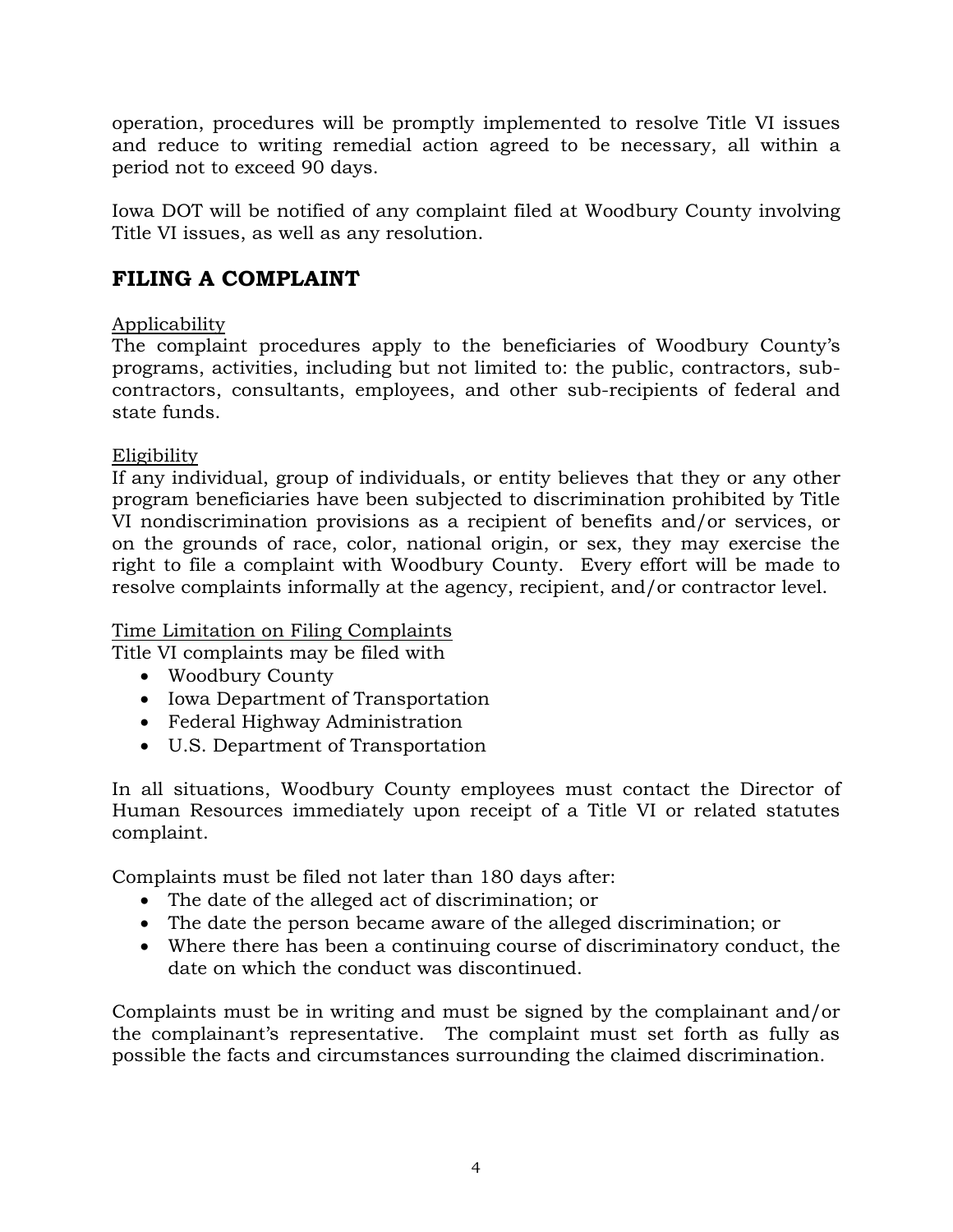A Title VI complaint form is available at the Human Resources Department during normal business hours.

# **INTERNAL COMPLAINT PROCESSING**

- 1. The Human Resources Director acting as the Title VI Coordinator will review the complaint upon receipt to ensure that all information is provided, the complaint meets the 180 day filing deadline, and falls within the jurisdiction of the county.
- 2. The Human Resources Director will then investigate the complaint. If the complaint is against the Human Resources Director, then the Chairperson and/or Board of Supervisors or its designee will investigate the complaint. Additionally, a copy of the complaint will be forwarded to the County Attorney.
- 3. If the complaint warrants a full investigation, the complainant will be notified in writing by certified mail. This notice will name the investigator and/or investigating agency. The county will also notify the Iowa Department of Transportation Office of Equal Opportunity of the Investigation.
- 4. The party alleged to have acted in a discriminatory manner will also be notified by certified mail as to the complaint. This letter will also include the investigator's name and will request that this party be available for an interview.
- 5. Any comments or recommendation from legal counsel will be reviewed by the Title VI Coordinator.
- 6. Once Woodbury County is notified of the findings of the Iowa Department of Transportation Equal Opportunity investigative report, the county will adopt a final resolution.
- 7. All parties will be properly notified of the outcome of the Iowa Department of Transportation Office of Equal Opportunity report.
- 8. If the complainant is not satisfied with the results of the investigation of the alleged discriminatory practice(s), she/he shall be advised of their right to appeal Iowa DOT's Office of Equal Opportunity decision. Appeals must be filed within 180 days after Woodbury County's final resolution. Unless new facts not previously considered came to light, reconsideration of the county's determination will not be available.

The foregoing complaint resolution procedure will be implemented in accordance with the Department Justice guidance manual entitled,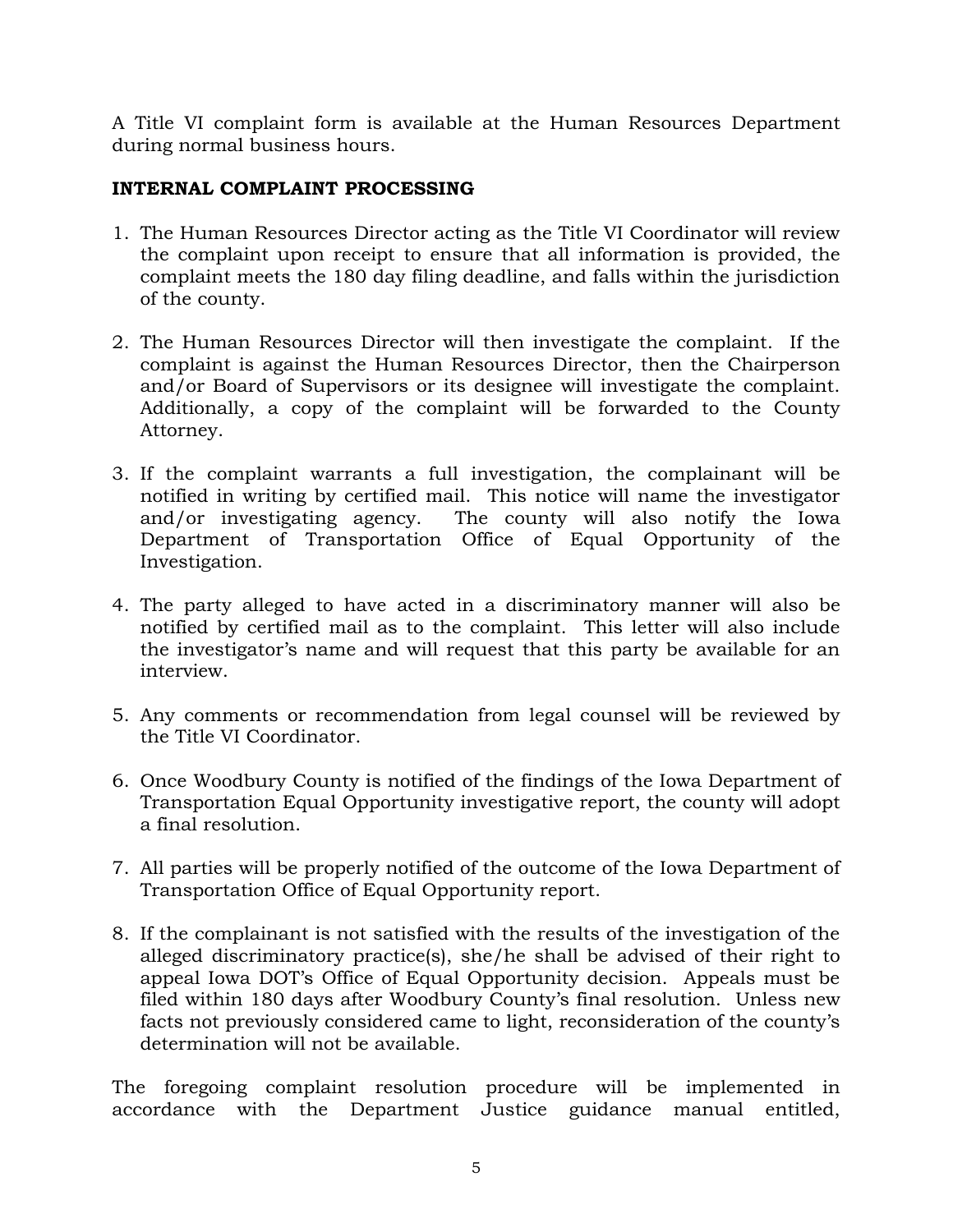"Investigation Procedures Manual for the Investigation and Resolution of Complaints Alleging Violations of Title VI and Other Nondiscrimination Statutes," available online at [http://www.usdoj.gov/crt/cor/Pubs/manuals/complain.html.](http://www.usdoj.gov/crt/cor/Pubs/manuals/complain.html)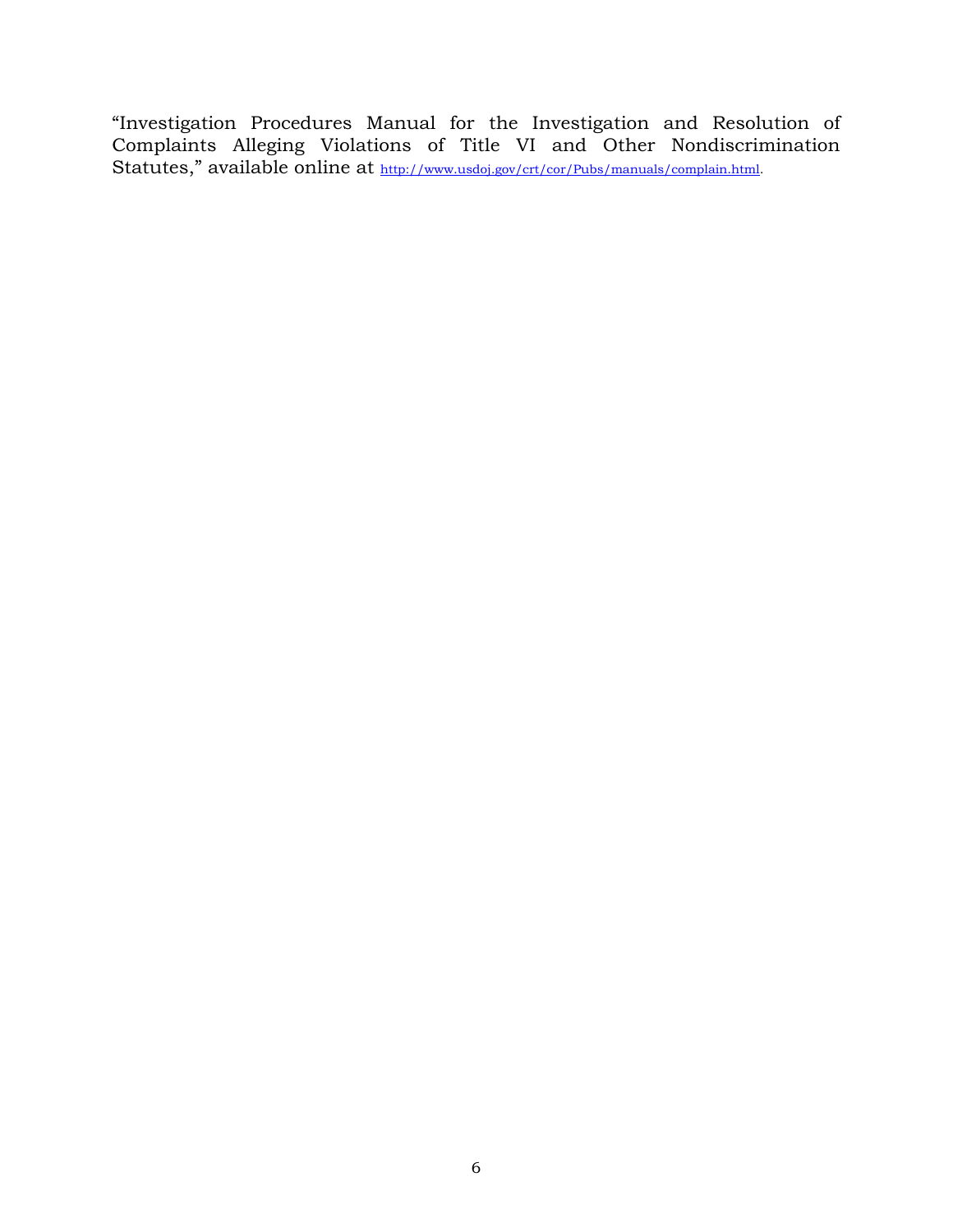#### **WOODBURY COUNTY**

#### **TITLE VI ASSUARANCES**

Woodbury County (hereinafter referred to as the "Recipient"), HEREBY AGREES THAT as a condition to receiving any federal financial assistance from the United States Department of Transportation, it will comply with Title VI of the Civil Rights Act of 1964 (hereinafter referred to as the "Act"), and all requirements imposed by or pursuant to Title 49, Code of Federal Regulations, Department of Transportation Subtitle A, Office of the Secretary Part 21, Nondiscrimination in Federally Assisted Programs of the Department of Transportation – Effectuation of the Title VI of the Civil Rights Act of 1964 (hereinafter referred to as the "Regulations"), and other pertinent directives, to the end that in accordance with the Act, Regulations, and other pertinent directives, no person in the United States shall, on the grounds of race, color, sex, or national origin, be excluded from participation in, be denied the benefits of, or be otherwise subjected to discrimination under any program or activity for which the Recipient received federal financial assistance, and;

HEREBY GIVES ASSURANCE THAT, it will promptly take any measures necessary to effectuate this agreement. This assurance is required by Subsection 21.7(a)(1) of the Regulations.

THIS ASSURANCE is given in consideration of and for the purpose of obtaining any and all federal grants, loans, contracts, property, discounts, or other federal financial assistance extended after the date hereof to the Recipient by the Department of Transportation under Federal Highway Program, and is binding on it, other recipients, sub-grantees, contractors, transferees, successors in interest, and other participants in the Federal Aid Highway Program. The person or persons whose signatures appear below are authorized to sign this assurance on behalf of the Recipient.

\_\_\_\_\_\_\_\_\_\_\_\_\_\_\_\_\_\_\_\_\_\_\_\_\_\_\_\_\_\_\_\_\_\_\_ \_\_\_\_\_\_\_\_\_\_\_\_\_\_\_\_\_\_

\_\_\_\_\_\_\_\_\_\_\_\_\_\_\_\_\_\_\_\_\_\_\_\_\_\_\_\_\_\_\_\_\_\_\_ \_\_\_\_\_\_\_\_\_\_\_\_\_\_\_\_\_\_

Ed Gilliland Date Human Resources Director

Matthew Ung, Chairman Date Board of Supervisors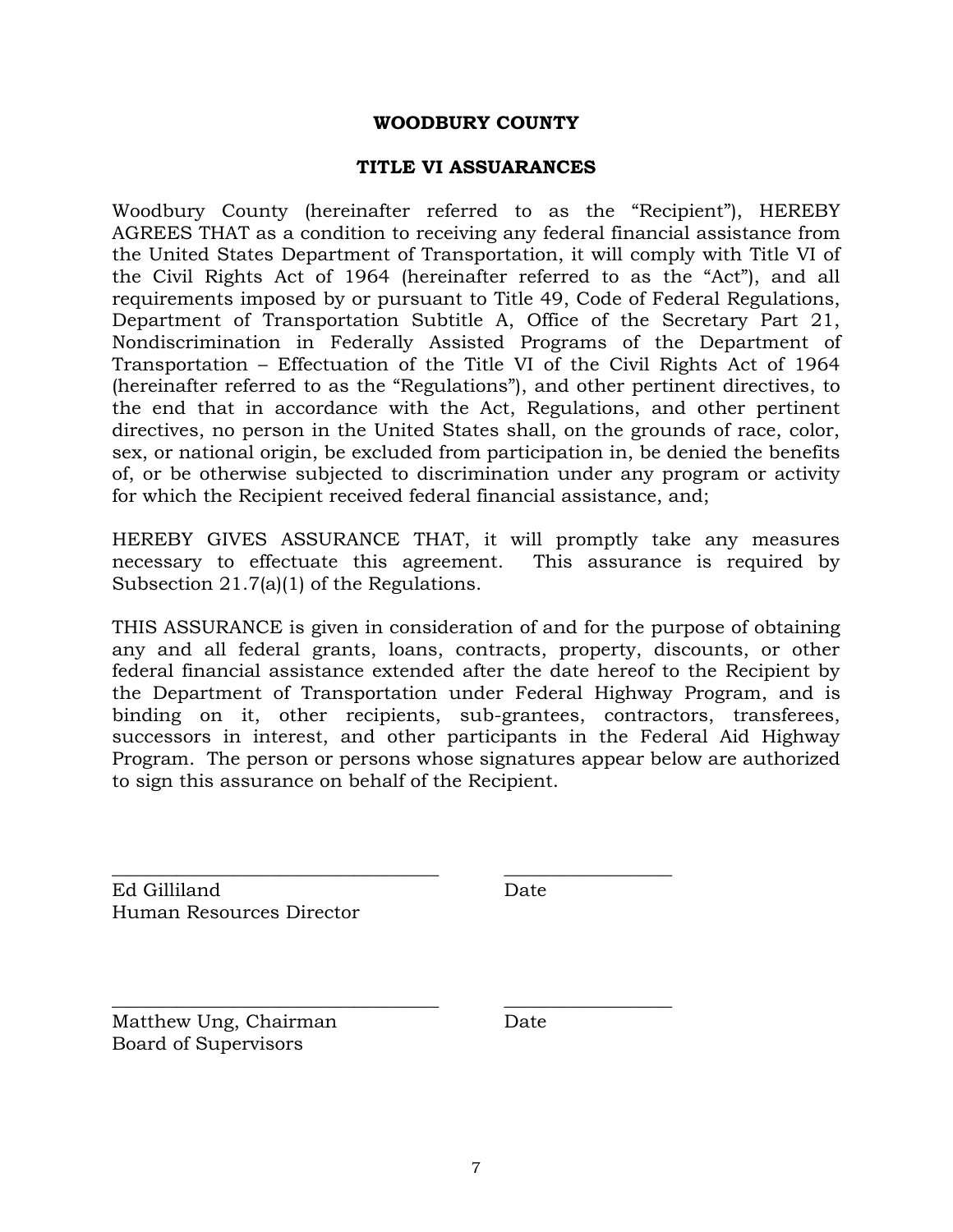# **WOODBURY COUNTY TITLE VI COMPLAINT FORM**

This form may be used to file a complaint with Woodbury County based on a violation of Title VI of the Civil Rights Act of 1964. You are not required to use this form. A letter providing the same information may be submitted to file your complaint.

| Telephone: ______________________ (home) ___________________________ (work)                                |  |  |  |  |  |
|------------------------------------------------------------------------------------------------------------|--|--|--|--|--|
| Individual(s) allegedly discriminated against if different than above (use<br>additional pages if needed): |  |  |  |  |  |
|                                                                                                            |  |  |  |  |  |
|                                                                                                            |  |  |  |  |  |
|                                                                                                            |  |  |  |  |  |
| Telephone: _____________________ (home) _________________________ (work)                                   |  |  |  |  |  |
| Please explain your relationship with the individual(s) indicated above:                                   |  |  |  |  |  |
| Name of agency and department that allegedly discriminated:                                                |  |  |  |  |  |
|                                                                                                            |  |  |  |  |  |
|                                                                                                            |  |  |  |  |  |
|                                                                                                            |  |  |  |  |  |
| City:                                                                                                      |  |  |  |  |  |
| Date(s) of alleged discrimination:                                                                         |  |  |  |  |  |
| Date discrimination began: Last or most recent date: ________                                              |  |  |  |  |  |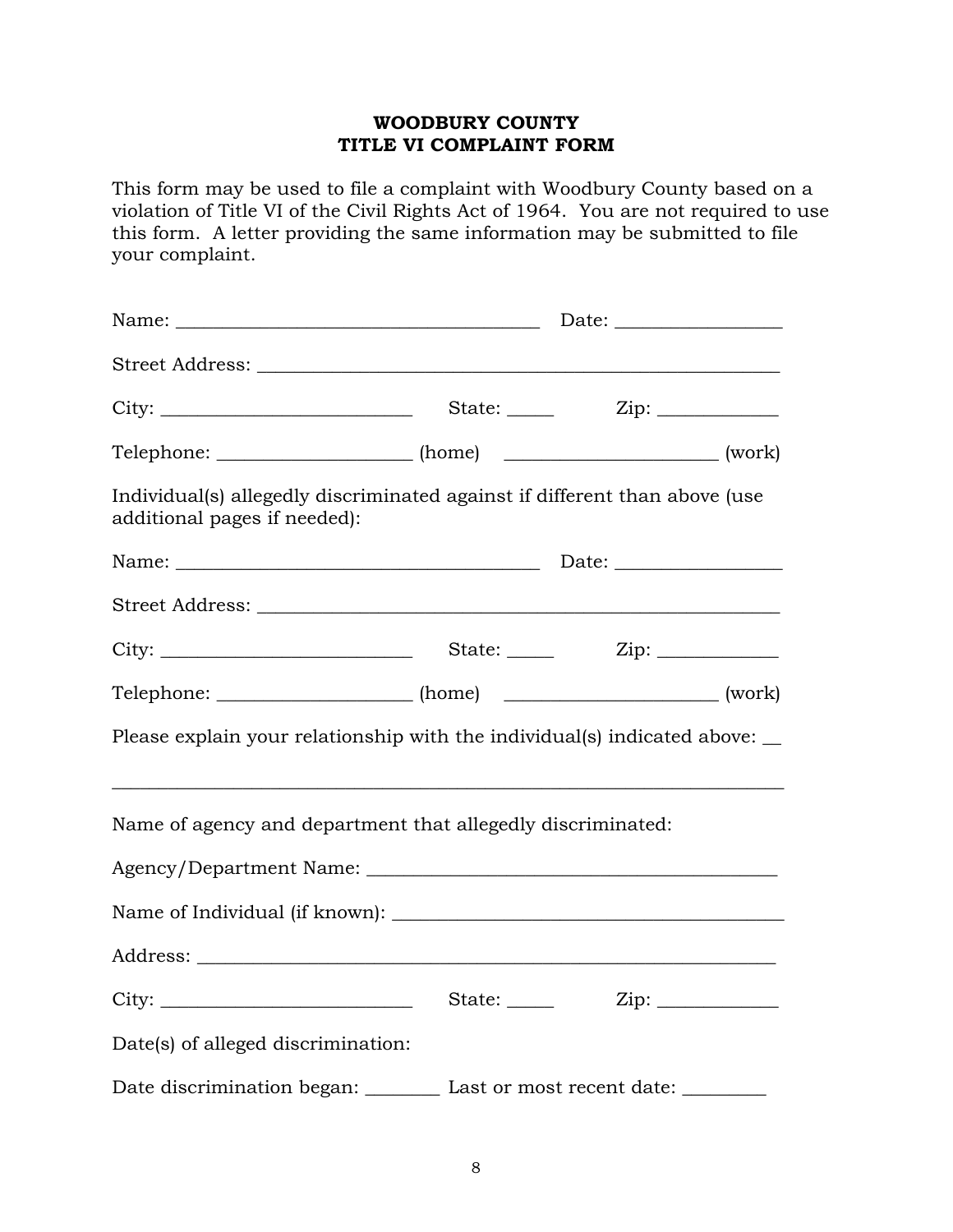#### **ALLEGED DISCRIMINATION:**

If your complaint is in regard to discrimination in the delivery of services or discrimination that involved the treatment of you by others by the agency or department indicated above, please indicate below the basis on which you believe these discriminatory actions were taken.

| Race/Color      | Religion      |
|-----------------|---------------|
| National Origin | $\vert$   Age |
| Gender          | Disability    |

#### **Explain:**

Please explain as clearly as possible what happened. Provide the name(s) or witness(es) and others involved in the alleged discrimination. Attach additional sheets if necessary and provide a copy of written material pertaining to your case.

\_\_\_\_\_\_\_\_\_\_\_\_\_\_\_\_\_\_\_\_\_\_\_\_\_\_\_\_\_\_\_\_\_\_\_\_\_\_\_\_\_\_\_\_\_\_\_\_\_\_\_\_\_\_\_\_\_\_\_\_\_\_\_\_\_\_\_\_\_\_\_\_\_\_\_\_\_\_\_\_\_\_\_\_\_\_

*Note: Woodbury County prohibits retaliation or intimidation against anyone because that individual has either taken action or participated in action to secure rights protected by policies of the County. Please inform the Human Resources Department if you feel you were intimidate or experience perceived retaliation in relation to filing this complaint.*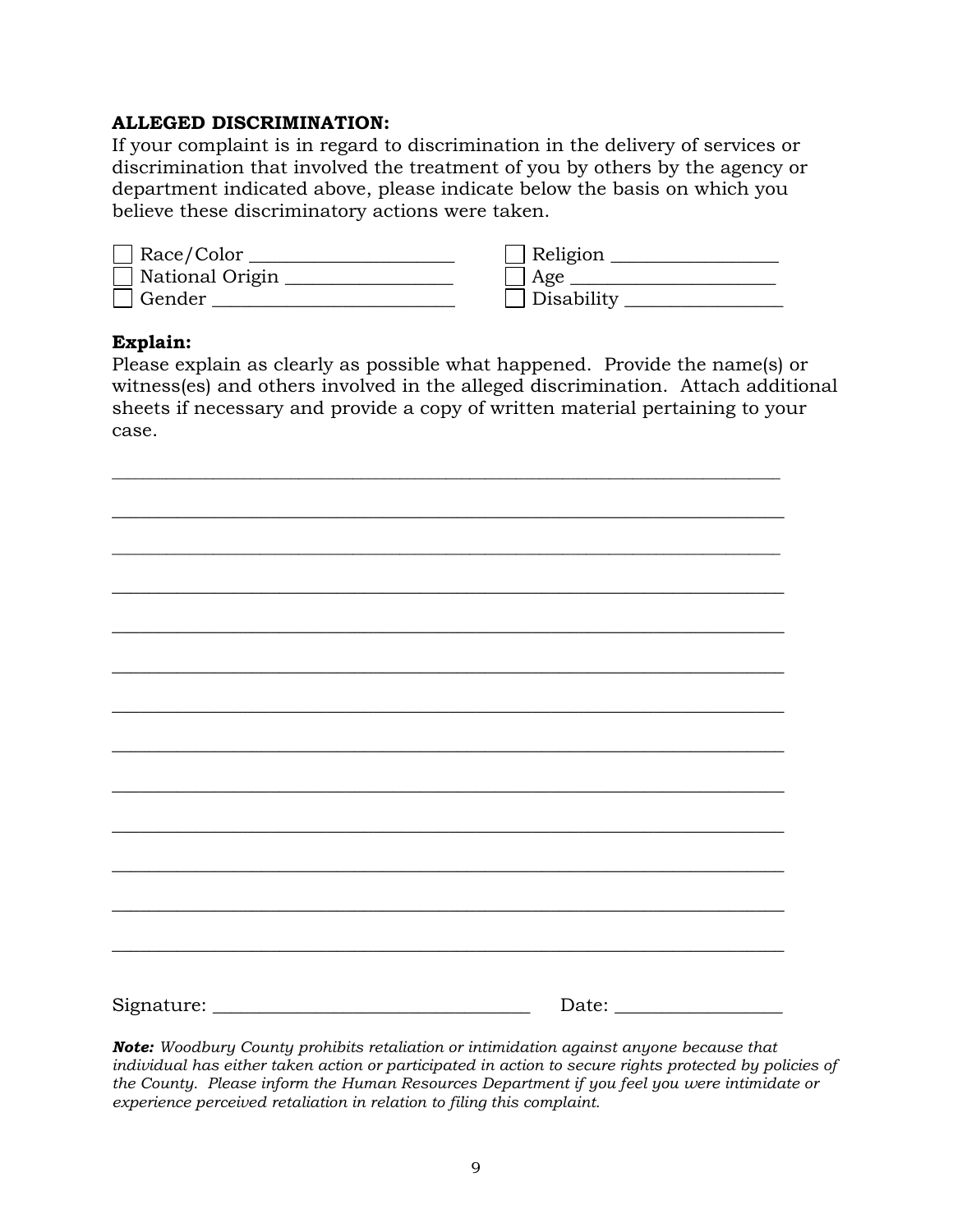#### **TITLE VI CONTRACT LANGUAGE**

During the performance of this contract, the contractor, for itself, its assignees, and successors in interest (hereinafter referred to as the "contractor") agrees as follows:

1. Compliance with Regulation

The contractor shall comply with the regulations relative to nondiscrimination in federally assisted programs of the Department of Transportation (hereinafter referred to DOT), Title 49, Code of Federal Regulations, Part 21 (hereinafter referred to as the Regulations), as they may be amended from time to time, herein incorporated by reference and made a part of this contract.

2. Nondiscrimination

The contractor, with regard to the work performed during the contract, shall not discriminate on the grounds of race, color, sex, or national origin in the selection of and retention of subcontractors, including procurement of materials and leases of equipment. The contractor shall not participate either directly or indirectly in discrimination prohibited by Section 21.5 of the Regulations, including employment practices when the contract covers a program set forth in Appendix B of the Regulations.

3. Solicitation for Subcontracts, including Procurement of Materials and Equipment

In all solicitations either by competitive bidding or negotiations made by the contractor for work to be performed under a subcontract, including the procurement of material for leases of equipment, each potential subcontractor or supplier shall be notified by the contractor of the contractor's obligations under this contract and the Regulations relative to nondiscrimination on the grounds of race, color, sex, or national origin.

4. Information and Reports

The contractors shall provide all information and reports required by the Regulations or directives issued pursuant thereto, and shall permit access to its books, records, accounts, other sources of information and its facilities as may be determined by Woodbury County, Iowa Department of Transportation or appropriate federal agency to be pertinent to ascertain compliance with such Regulation, orders and instructions. Where any information required of a contractor is in exclusive possession of another who fails or refuses to furnish this information, the contractor shall so certify to the Iowa Department of Transportation or the appropriate federal agency as needed, and shall set forth what efforts is has made to obtain the information.

5. Sanctions for Noncompliance

In the event of the contractor's noncompliance with the nondiscrimination provisions of this contract, Woodbury County shall impose such contract sanctions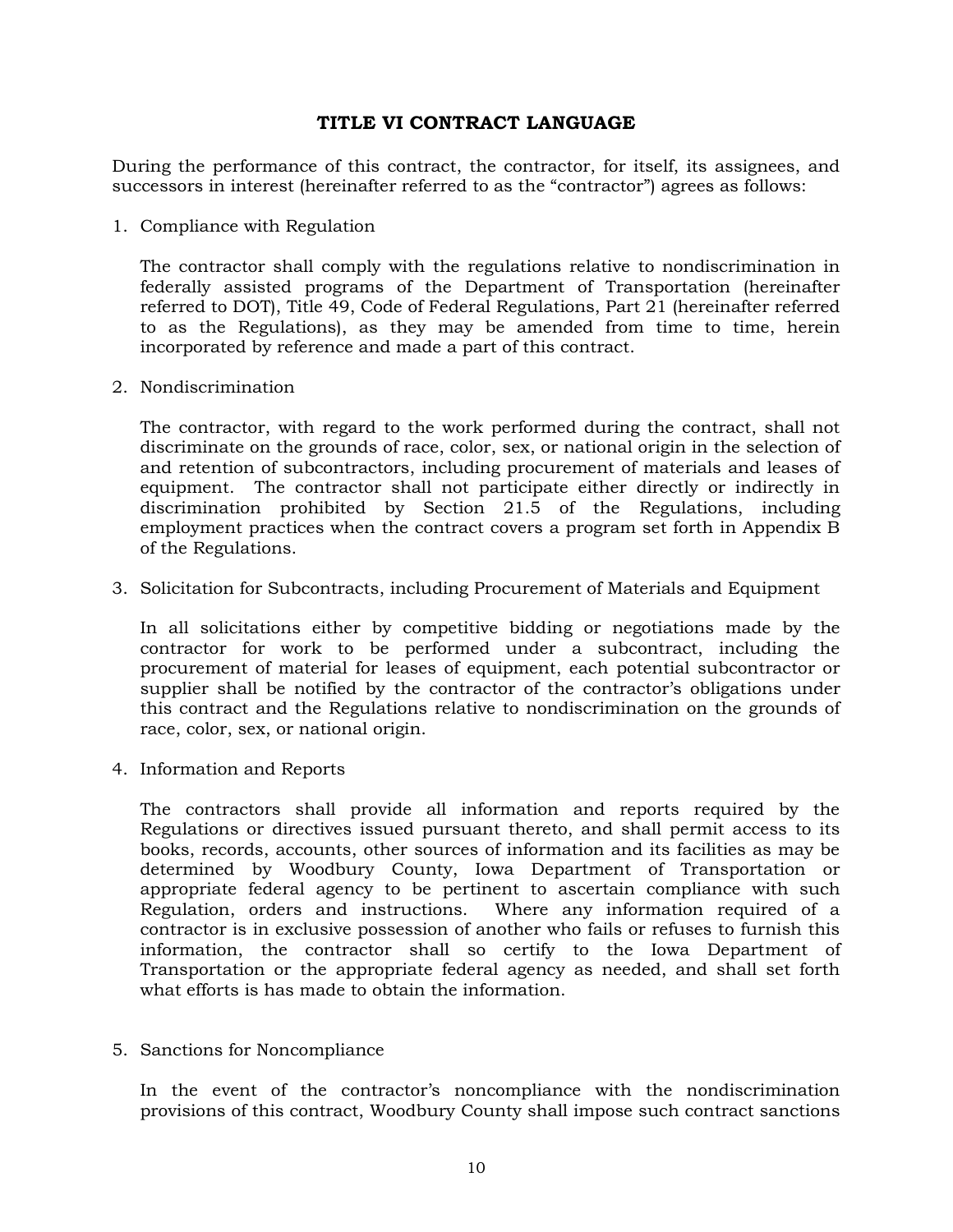as the Iowa Department of Transportation may determine to be appropriate, including but not limited to:

- Withholding of payments to the contractor under contract until the contractor complies, and/or
- Cancellation, termination, or suspension of the contract, in whole or in part.
- 6. Incorporation of Provisions

The contractor shall include the provisions of paragraphs (1) through (5) in every subcontract, including procurement of materials and leases of equipment, unless exempt by Regulations or directives issued pursuant thereto. The contractor shall take such action with respect to any subcontractor or procurement as Woodbury County, Iowa Department of Transportation, or appropriate federal agency may direct as a means of enforcing such provisions, including sanctions for noncompliance.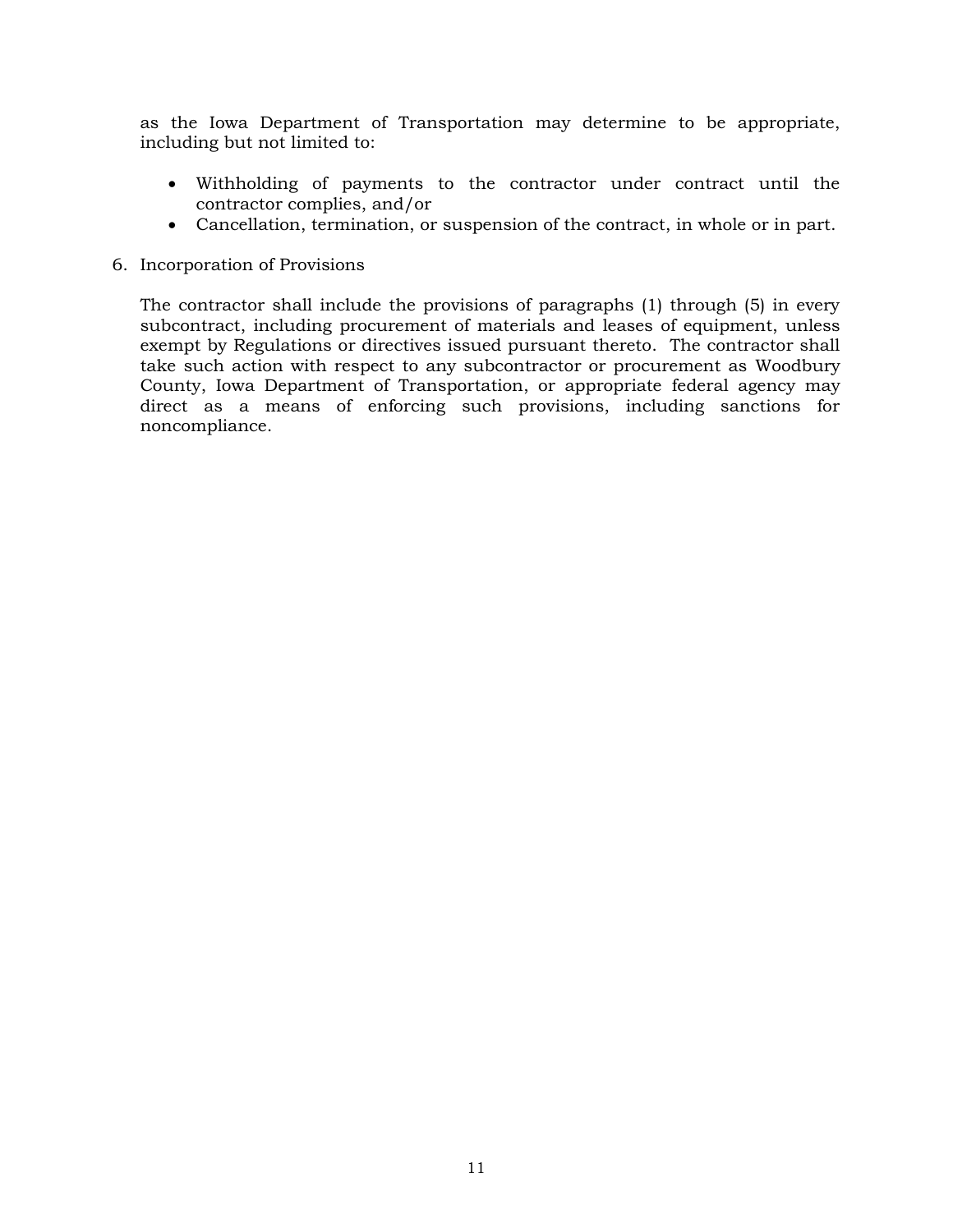# **APPENDIX A**

# **Sample Letter Acknowledging Receipt of Complaint**

[Date]

[Complainant Name] [Address] [City, State, Zip]

Dear [Name]:

This letter is to acknowledge receipt of your complaint against Woodbury County alleging [insert allegations here].

An investigation will begin shortly. If you have additional information you wish to convey or questions concerning this matter, please feel free to contact this office by telephoning (712) 279-6470, or write to me at this address.

Sincerely,

Ed Gilliland Title VI Coordinator **Director** Human Resources Woodbury County 620 Douglas Street Courthouse, Room 701 Sioux City, IA 51101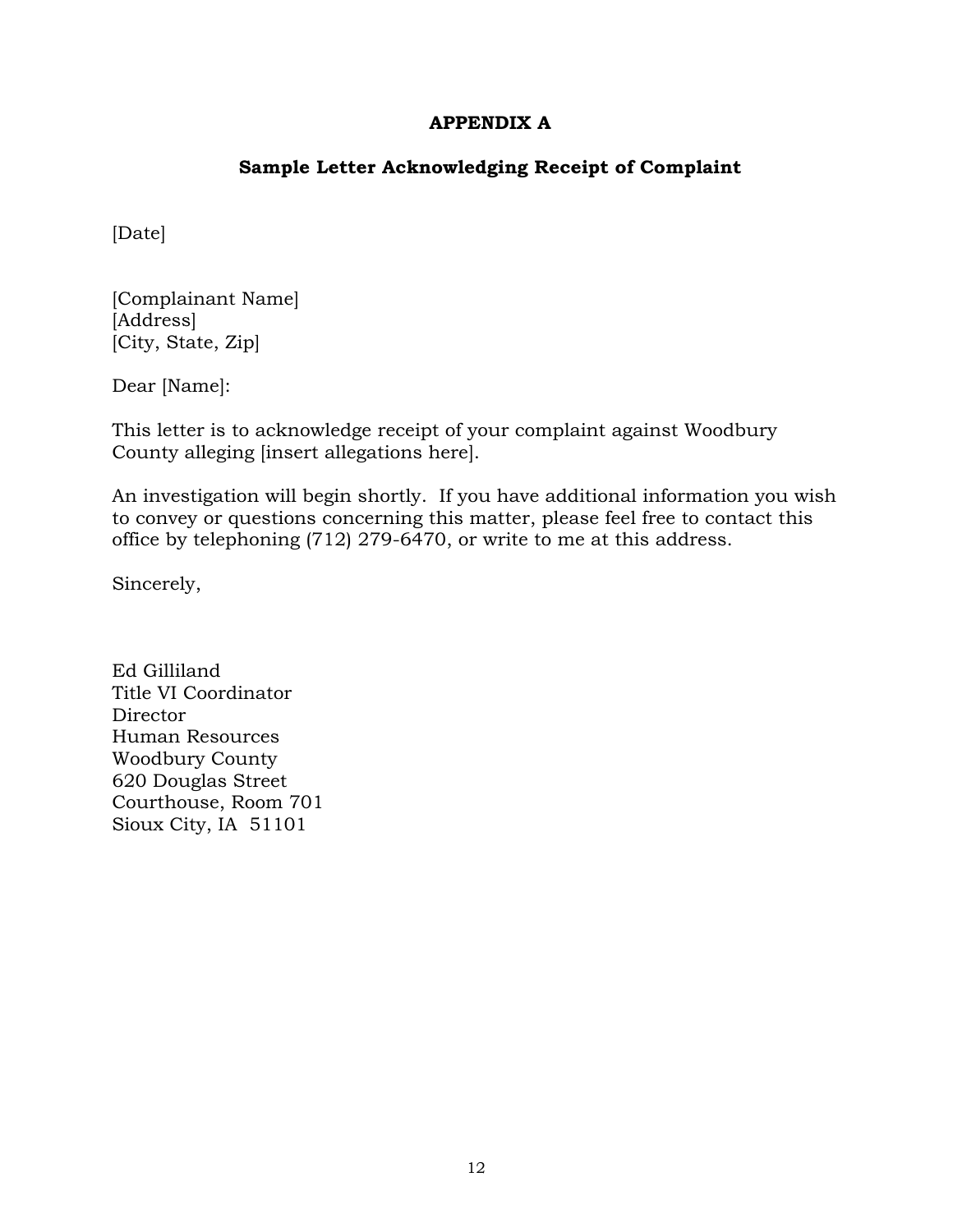#### **APPENDIX B**

#### **Sample Letter Notifying the Complainant that the Complaint is Substantiated**

[Date]

[Complainant Name] [Address] [City, State, Zip]

Dear [Name]:

The matter referenced in your letter of [insert date of complaint] against Woodbury County alleging a violation of Title VI has been investigated.

[An/Several] apparent violation[s] of Title VI of the Civil Rights Act of 1964, including those mentioned in your letter [was/were] identified. Efforts are underway to correct these deficiencies.

Thank you for calling this important matter to our attention. You were extremely helpful during our review of the program. **[If a hearing is requested, the following may be appropriate.]** You may be hearing from this office, or from federal authorities, if your assistance should be needed during the administrative hearing process.

Sincerely,

Ed Gilliland Title VI Coordinator **Director** Human Resources Woodbury County 620 Douglas Street Courthouse, Room 701 Sioux City, IA 51101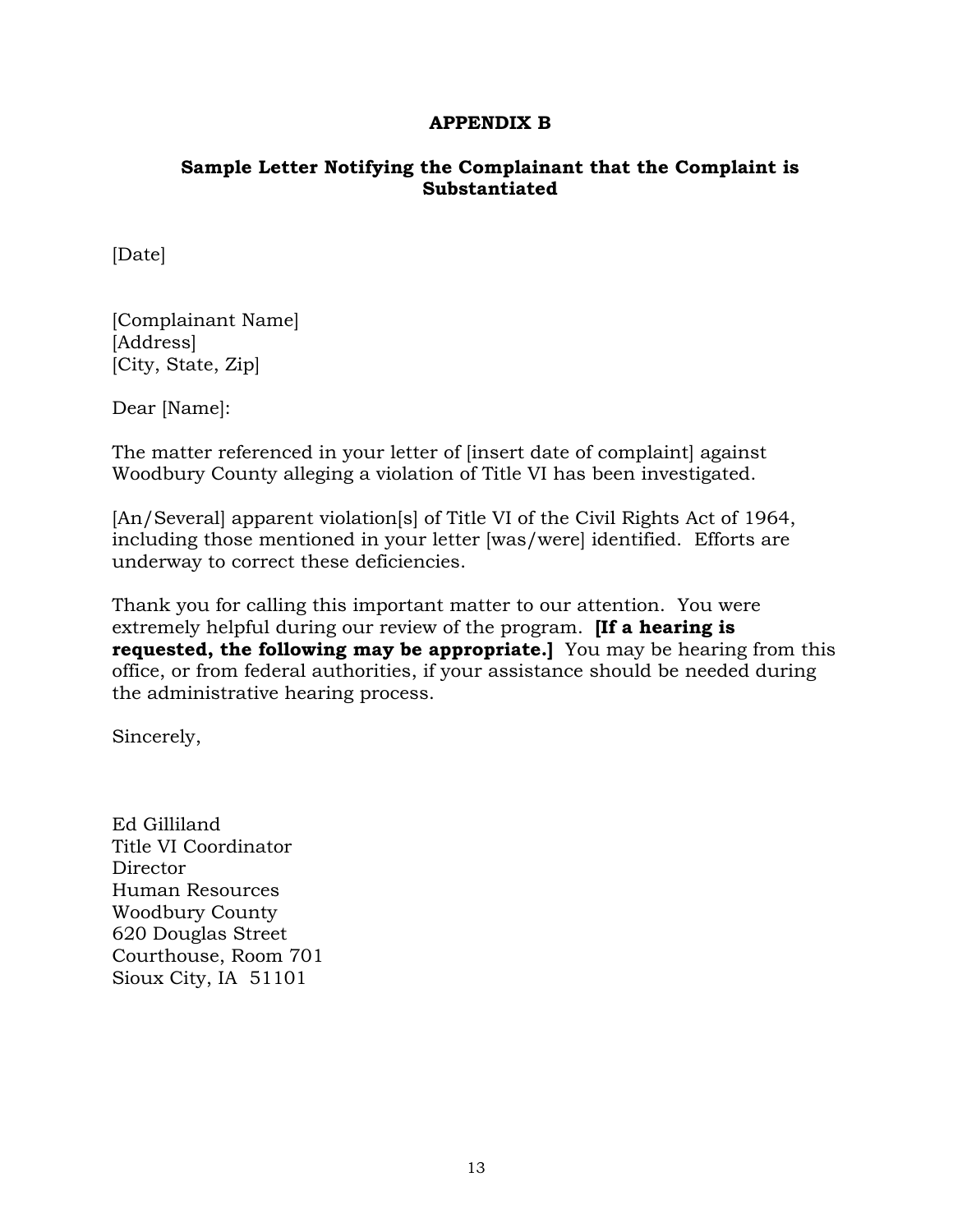#### **APPENDIX C**

#### **Sample Letter Notifying Complainant that the Complaint is Not Substantiated**

[Date]

[Complainant Name] [Address] [City, State, Zip]

Dear [Name]:

The matter referenced in your complaint of [date] against Woodbury County alleging [insert summary here] has been investigated.

The results of the investigation did not indicate that the provisions of Title VI of the Civil Rights Act of 1964, had in fact been violated. As you know, Title VI prohibits discrimination based on race, color, or national origin in any program receiving federal financial assistance.

Woodbury County has analyzed the materials and facts pertaining to your allegation(s) for evidence of the county's failure to comply with any of the civil rights laws. There was no evidence found that any of these laws have been violated.

I therefore advise you that you complaint has not been substantiated, and that I am closing this matter in our files.

You have the right to (1) appeal within seven calendar days of receipt of this final written decision from Woodbury County, and/or (2) file a complaint externally with the U.S. Department of Transportation and/or the Federal Transportation Administration at:

Federal Transportation Administration Office of Civil Rights Attention: Title VI Program Coordinator East Building,  $5<sup>th</sup>$  Floor – TCR 1200 New Jersey Avenue SE Washington, DC 20590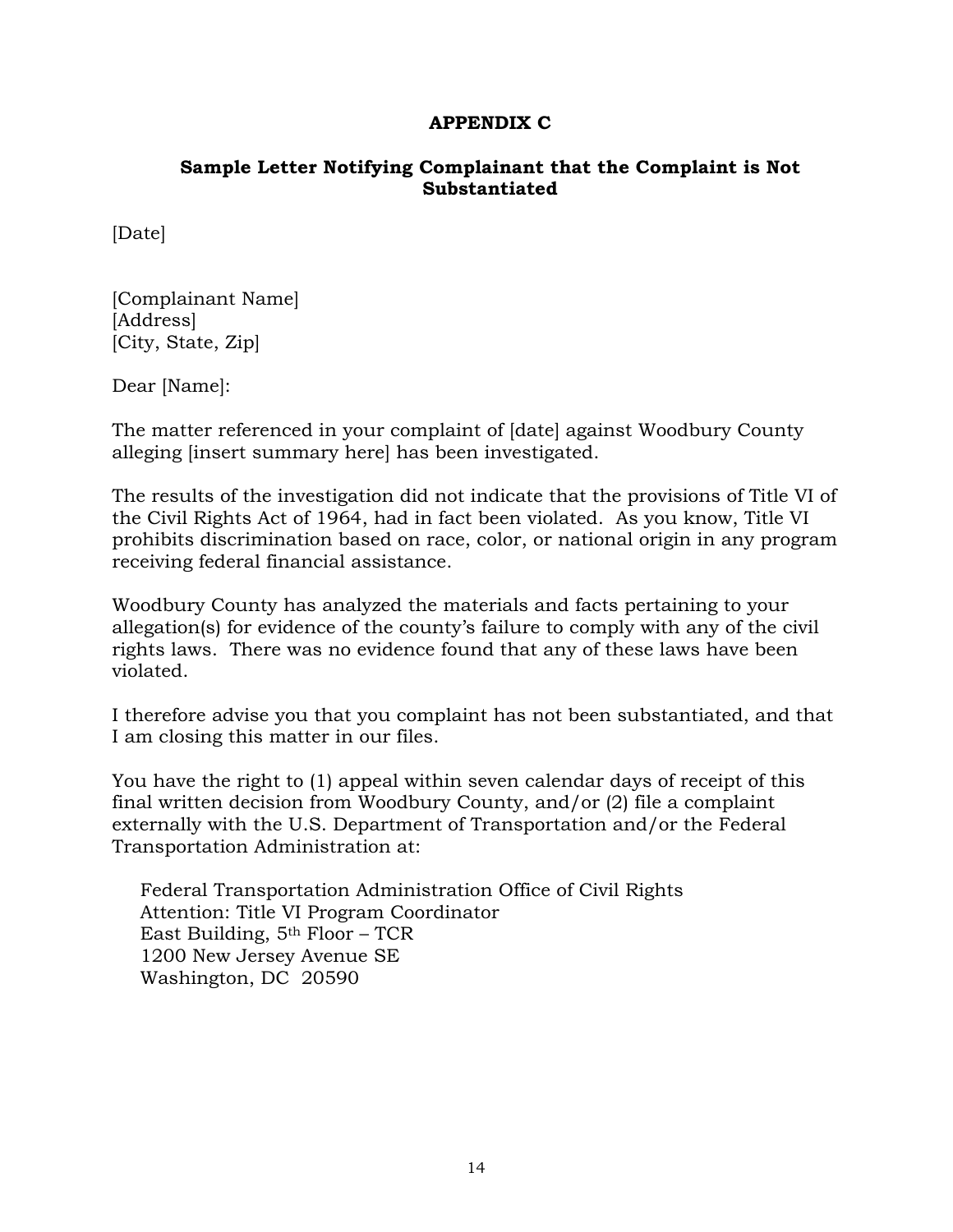Thank you for taking the time to contact us. If I can be of assistance to you in the future, do not hesitate to call me.

Sincerely,

Ed Gilliland Title VI Coordinator Director Human Resources Woodbury County 620 Douglas Street Courthouse, Room 701 Sioux City, IA 51101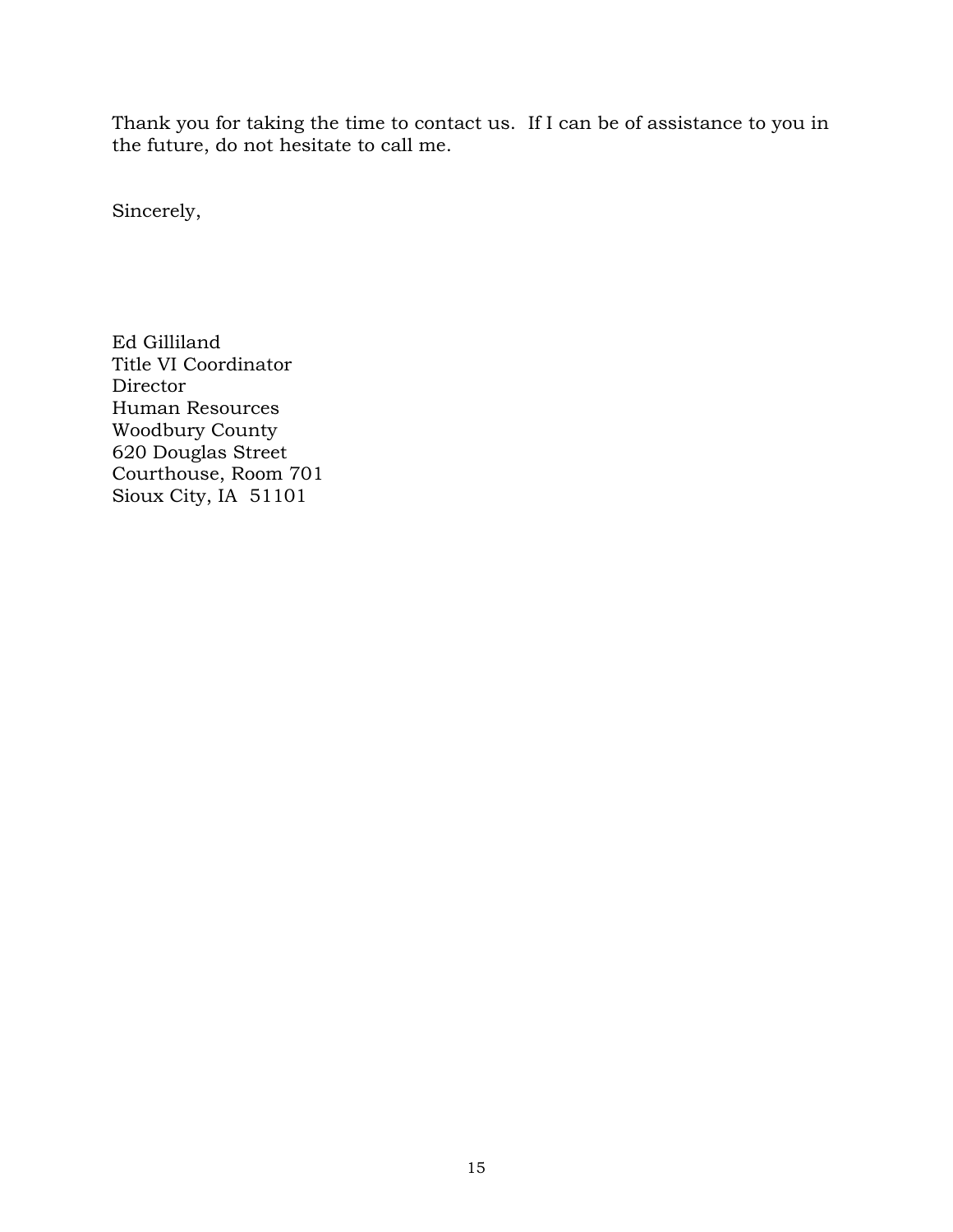#### **APPENDIX D**

#### **Samples of Narratives to be included in Posters to be Displayed in Revenue Vehicles and Facilities**

Title VI of the Civil Rights Act of 1964 prohibits discrimination on the basis of race, color, or national origin in programs and activities receiving federal financial assistance. Specifically, Title VI provides that, "No person in the United States shall, on the ground of race, color, or national origin, be excluded prom participation in, be denied the benefits of, or be subjected to discrimination under any program or activity receiving federal financial assistance" (42 U.S.C. Section 2000d).

Woodbury County is committed to ensuring that no person is excluded from participation in, or denied the benefits of its services on the basis of race, color, or national origin, as protected by Title VI in Federal Transportation Administration (FTA) Circular 4702.1.A. **If you feel you are being denied participation in or being denied benefits of the transit services provided by Woodbury County, or otherwise being discriminated against because of your race, color, national origin, gender, age, or disability, you may contact our office at:**

> **Title VI Coordinator Human Resources Department Woodbury County 620 Douglas Street Sioux City, IA 51101**

For more information, visit the county's website:

[www.woodburyiowa.com](http://www.woodburyiowa.com/)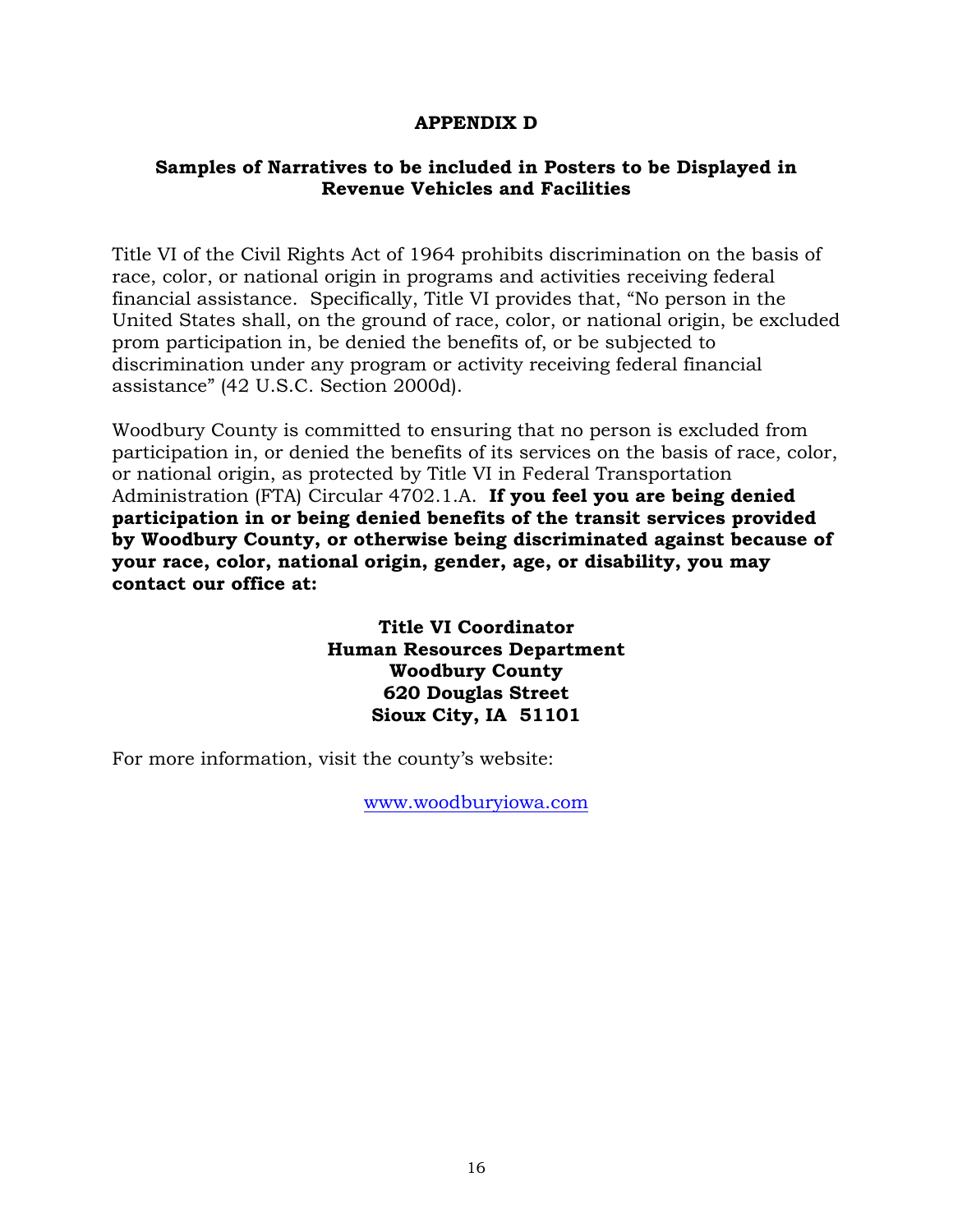#### **Civil Rights/Discrimination Complaint Form**

\*required<br>1. Enter information about yourself:

| *First name $\frac{1}{\sqrt{1-\frac{1}{2}}\sqrt{1-\frac{1}{2}}\sqrt{1-\frac{1}{2}}\sqrt{1-\frac{1}{2}}}}$                                                                                                                            |
|--------------------------------------------------------------------------------------------------------------------------------------------------------------------------------------------------------------------------------------|
| *Last name                                                                                                                                                                                                                           |
|                                                                                                                                                                                                                                      |
|                                                                                                                                                                                                                                      |
|                                                                                                                                                                                                                                      |
|                                                                                                                                                                                                                                      |
|                                                                                                                                                                                                                                      |
|                                                                                                                                                                                                                                      |
| Alternative phone number <b>and the contract of the contract of the contract of the contract of the contract of the contract of the contract of the contract of the contract of the contract of the contract of the contract of </b> |
|                                                                                                                                                                                                                                      |
| 2. Who else can we call if we cannot reach you?                                                                                                                                                                                      |
| Contact's name                                                                                                                                                                                                                       |
|                                                                                                                                                                                                                                      |
|                                                                                                                                                                                                                                      |
| 3. Who was discriminated against?                                                                                                                                                                                                    |
| *Someone else                                                                                                                                                                                                                        |
| If someone other than yourself please include:                                                                                                                                                                                       |
| Injured person's name                                                                                                                                                                                                                |
|                                                                                                                                                                                                                                      |
|                                                                                                                                                                                                                                      |
|                                                                                                                                                                                                                                      |
|                                                                                                                                                                                                                                      |
|                                                                                                                                                                                                                                      |
|                                                                                                                                                                                                                                      |
|                                                                                                                                                                                                                                      |
| If the person discriminated against is age 18 or older, we will need that person's signature before we can                                                                                                                           |
| proceed with this complaint. If the person is a minor, and you do not have legal authority to file a                                                                                                                                 |
| complaint on the student's behalf, the signature of the child's parent or legal guardian is required.                                                                                                                                |
|                                                                                                                                                                                                                                      |
|                                                                                                                                                                                                                                      |

4. What institution/employer discriminated?